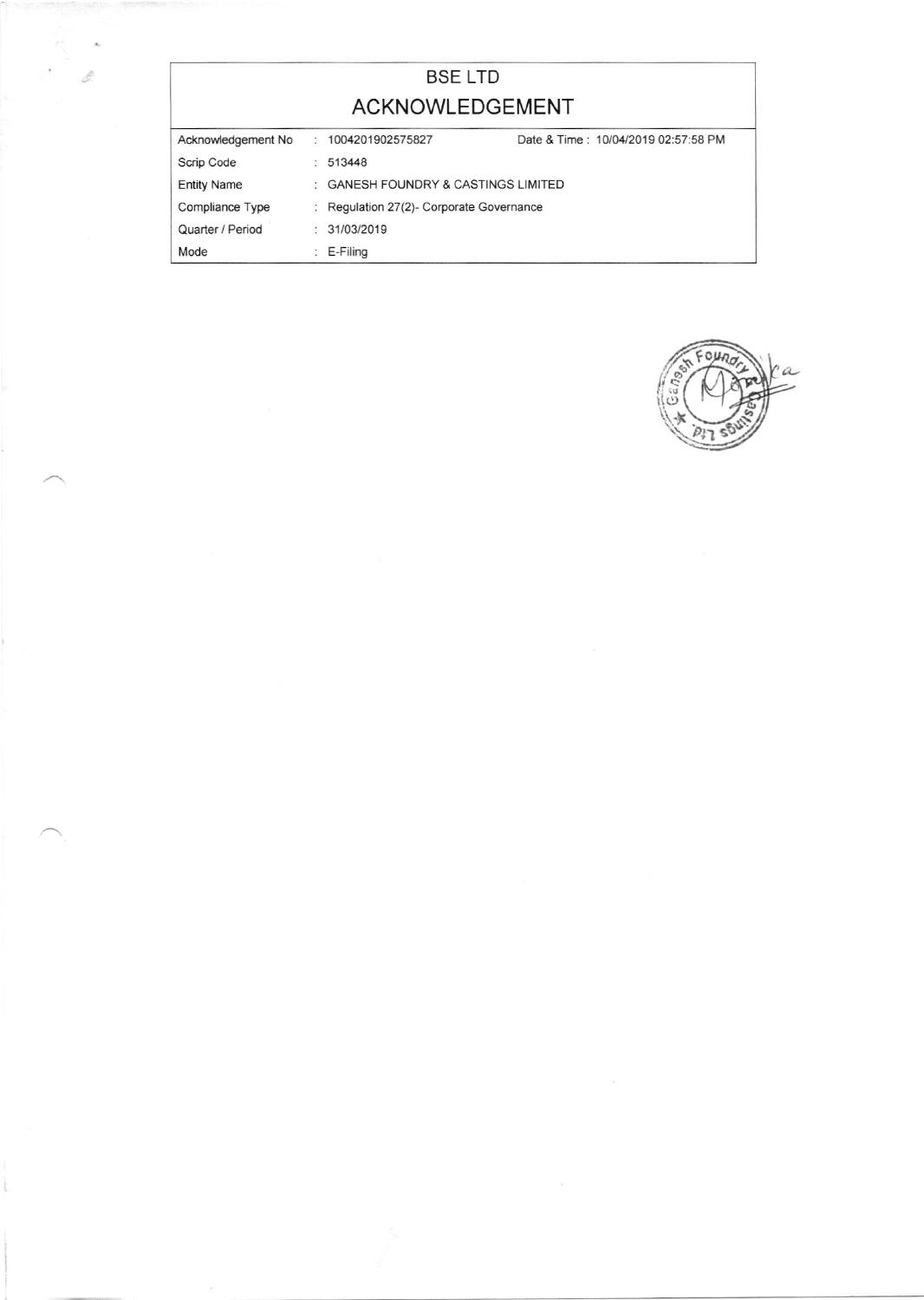$\tilde{\mathbf{x}}$ 

| General information about company |                                              |  |  |  |  |  |  |
|-----------------------------------|----------------------------------------------|--|--|--|--|--|--|
| Scrip code                        | 513448                                       |  |  |  |  |  |  |
| <b>NSE Symbol</b>                 |                                              |  |  |  |  |  |  |
| <b>MSEI</b> Symbol                |                                              |  |  |  |  |  |  |
| <b>ISIN</b>                       | INE449U01019                                 |  |  |  |  |  |  |
| Name of the entity                | <b>GANESH FOUNDRY &amp; CASTINGS LIMITED</b> |  |  |  |  |  |  |
| Date of start of financial year   | 01-04-2018                                   |  |  |  |  |  |  |
| Date of end of financial year     | 31-03-2019                                   |  |  |  |  |  |  |
| <b>Reporting Quarter</b>          | Yearly                                       |  |  |  |  |  |  |
| Date of Report                    | 31-03-2019                                   |  |  |  |  |  |  |
| Risk management committee         | Not Applicable                               |  |  |  |  |  |  |



file:///C:/Users/user/Desktop/COMPLIANCE/GFCL/BSE/BSE COMPLIANCE/CORPORATE GOVERNANCE/MARCH 2019/cg march 2019.html  $1/25$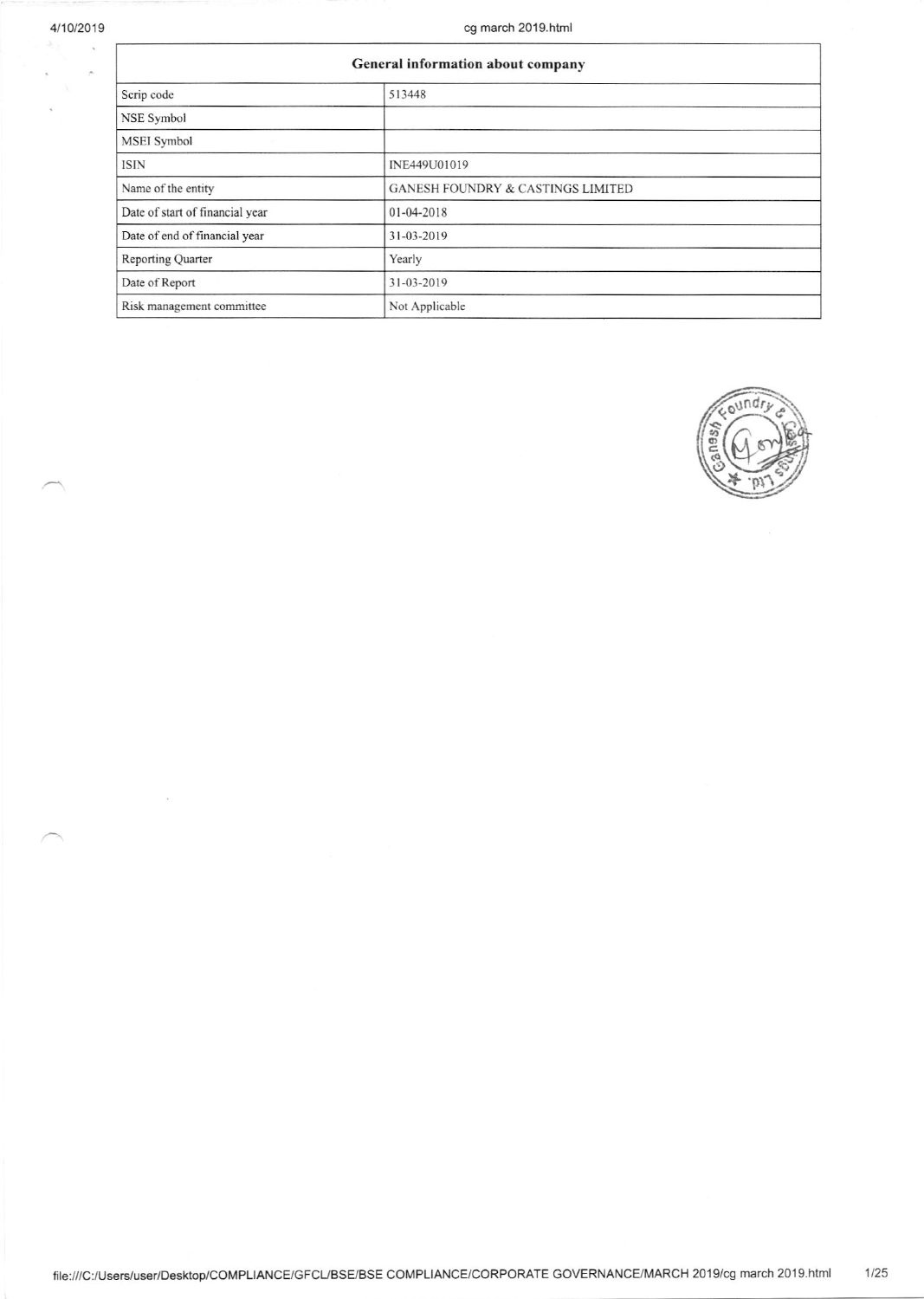$\lambda$ ÷.

|                | Annexure I<br>Annexure I to be submitted by listed entity on quarterly basis |                                                 |            |          |                                                       |                            |                               |                                                  |                      |                                             |                                                                                                                                                    |                                                                                                                                                                          |                                                                                                                                                                                                            |                                      |                                             |
|----------------|------------------------------------------------------------------------------|-------------------------------------------------|------------|----------|-------------------------------------------------------|----------------------------|-------------------------------|--------------------------------------------------|----------------------|---------------------------------------------|----------------------------------------------------------------------------------------------------------------------------------------------------|--------------------------------------------------------------------------------------------------------------------------------------------------------------------------|------------------------------------------------------------------------------------------------------------------------------------------------------------------------------------------------------------|--------------------------------------|---------------------------------------------|
|                |                                                                              |                                                 |            |          |                                                       |                            |                               |                                                  |                      |                                             |                                                                                                                                                    |                                                                                                                                                                          |                                                                                                                                                                                                            |                                      |                                             |
|                | I. Composition of Board of Directors                                         |                                                 |            |          |                                                       |                            |                               |                                                  |                      |                                             |                                                                                                                                                    |                                                                                                                                                                          |                                                                                                                                                                                                            |                                      |                                             |
|                | Disclosure of notes on composition of board of directors explanatory         |                                                 |            |          |                                                       |                            |                               |                                                  |                      |                                             |                                                                                                                                                    |                                                                                                                                                                          |                                                                                                                                                                                                            |                                      |                                             |
|                |                                                                              |                                                 |            |          |                                                       |                            |                               |                                                  |                      |                                             | Wether the listed entity has a Regular Chairperson                                                                                                 | No                                                                                                                                                                       |                                                                                                                                                                                                            |                                      |                                             |
| Sr             | Title<br>(Mr<br>Ms)                                                          | Name of<br>the<br>Director                      | PAN        | DIN      | Category 1<br>of directors                            | Category 2<br>of directors | Category<br>3 of<br>directors | Date of<br>appointment<br>in the<br>current term | Date of<br>cessation | Tenure<br>of<br>director<br>(in)<br>months) | No of<br>Directorship<br>in listed<br>entities<br>including<br>this listed<br>entity (Refer<br>Regulation<br>$25(1)$ of<br>Listing<br>Regulations) | Number of<br>memberships<br>in Audit/<br>Stakeholder<br>Committee(s)<br>including this<br>listed entity<br>(Refer<br>Regulation<br>$26(1)$ of<br>Listing<br>Regulations) | No of post<br>of<br>Chairperson<br>in Audit/<br>Stakeholder<br>Committee<br>held in listed<br>entities<br>including<br>this listed<br>entity (Refer<br>Regulation<br>$26(1)$ of<br>Listing<br>Regulations) | Notes for<br>not<br>providing<br>PAN | Notes for<br>not<br>providing<br><b>DIN</b> |
| $\mathbf{1}$   | Mr                                                                           | <b>ASHOK</b><br><b>KUMAR</b><br><b>BAJORIA</b>  | ADOPB0359C | 00713573 | Executive<br>Director                                 | Chairperson                |                               | 12-07-1999                                       |                      |                                             | 1                                                                                                                                                  | $\mathbf{0}$                                                                                                                                                             | $\mathbf{0}$                                                                                                                                                                                               |                                      |                                             |
| $\overline{2}$ | Mr                                                                           | <b>SHYAM</b><br><b>SUNDER</b><br><b>BAJORIA</b> | AHGPB1327E | 01066593 | Non-<br>Executive -<br>Non<br>Independent<br>Director | Not<br>Applicable          |                               | 26-12-2006                                       |                      |                                             | 1                                                                                                                                                  | $\sqrt{2}$                                                                                                                                                               | $\theta$                                                                                                                                                                                                   |                                      |                                             |
| 3              | Mr                                                                           | <b>ANAND</b><br><b>KUMAR</b><br><b>BAJORIA</b>  | AHBPB7254P | 00713620 | Non-<br>Executive -<br>Non<br>Independent<br>Director | Not<br>Applicable          |                               | 30-09-2005                                       |                      |                                             | 1                                                                                                                                                  | $\boldsymbol{0}$                                                                                                                                                         | $\boldsymbol{0}$                                                                                                                                                                                           |                                      |                                             |
| $\overline{4}$ | Mr                                                                           | <b>ASHOK</b><br><b>KUMAR</b><br>YADAV           | ADYPY8345F | 07074299 | Non-<br>Executive -<br>Independent<br>Director        | Not<br>Applicable          |                               | 23-02-2015                                       |                      | 49                                          | 1                                                                                                                                                  | 1                                                                                                                                                                        | $\mathbf 0$                                                                                                                                                                                                |                                      |                                             |

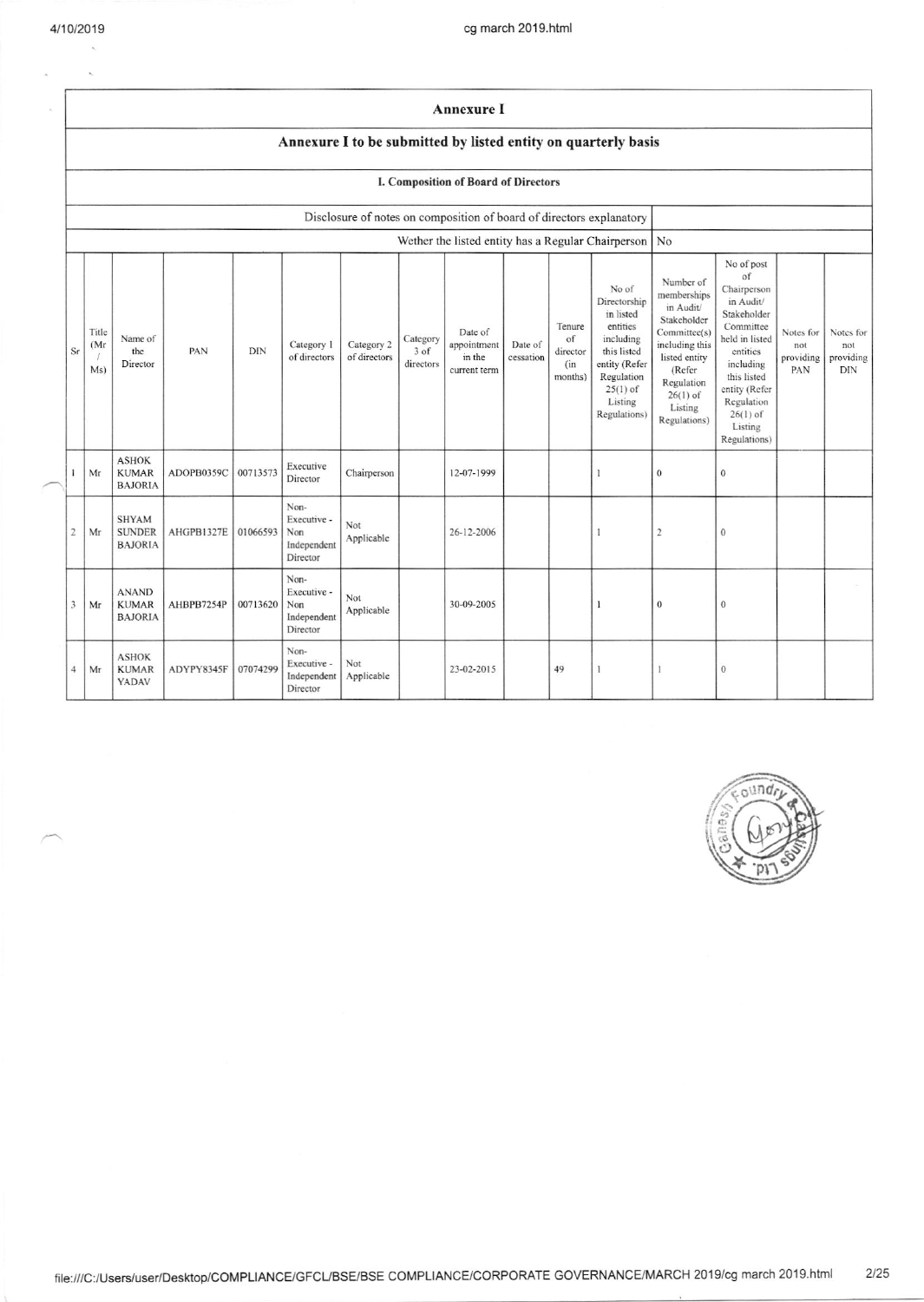|    | Annexure I to be submitted by listed entity on quarterly basis       |                                                   |            |            |                                                |                               |                               |                                                  |                      |                                             |                                                                                                                                                    |                                                                                                                                                                          |                                                                                                                                                                                                            |                                      |                                             |
|----|----------------------------------------------------------------------|---------------------------------------------------|------------|------------|------------------------------------------------|-------------------------------|-------------------------------|--------------------------------------------------|----------------------|---------------------------------------------|----------------------------------------------------------------------------------------------------------------------------------------------------|--------------------------------------------------------------------------------------------------------------------------------------------------------------------------|------------------------------------------------------------------------------------------------------------------------------------------------------------------------------------------------------------|--------------------------------------|---------------------------------------------|
|    | I. Composition of Board of Directors                                 |                                                   |            |            |                                                |                               |                               |                                                  |                      |                                             |                                                                                                                                                    |                                                                                                                                                                          |                                                                                                                                                                                                            |                                      |                                             |
|    | Disclosure of notes on composition of board of directors explanatory |                                                   |            |            |                                                |                               |                               |                                                  |                      |                                             |                                                                                                                                                    |                                                                                                                                                                          |                                                                                                                                                                                                            |                                      |                                             |
| Sr | Title<br>(Mr)<br>Ms)                                                 | Name of the<br>Director                           | PAN        | <b>DIN</b> | Category 1<br>of directors                     | Category 2<br>of<br>directors | Category<br>3 of<br>directors | Date of<br>appointment<br>in the<br>current term | Date of<br>cessation | Tenure<br>of<br>director<br>(in)<br>months) | No of<br>Directorship<br>in listed<br>entities<br>including<br>this listed<br>entity (Refer<br>Regulation<br>$25(1)$ of<br>Listing<br>Regulations) | Number of<br>memberships<br>in Audit/<br>Stakeholder<br>Committee(s)<br>including this<br>listed entity<br>(Refer<br>Regulation<br>$26(1)$ of<br>Listing<br>Regulations) | No of post<br>of<br>Chairperson<br>in Audit/<br>Stakeholder<br>Committee<br>held in listed<br>cntities<br>including<br>this listed<br>entity (Refer<br>Regulation<br>$26(1)$ of<br>Listing<br>Regulations) | Notes for<br>not<br>providing<br>PAN | Notes for<br>not<br>providing<br><b>DIN</b> |
| 5  | Mr                                                                   | <b>DIPENDRA</b><br><b>KUMAR</b><br><b>AGARWAL</b> | ADSPA7889E | 07121280   | Non-<br>Executive -<br>Independent<br>Director | Not<br>Applicable             |                               | 28-06-2018                                       |                      | 9                                           |                                                                                                                                                    | $\overline{2}$                                                                                                                                                           |                                                                                                                                                                                                            |                                      |                                             |
| 6  | Mrs                                                                  | <b>LAKSHMI</b><br><b>AGRAWAL</b>                  | AIVPA8845N | 07014396   | Non-<br>Executive -<br>Independent<br>Director | Not<br>Applicable             |                               | 23-02-2015                                       |                      | 49                                          |                                                                                                                                                    |                                                                                                                                                                          |                                                                                                                                                                                                            |                                      |                                             |

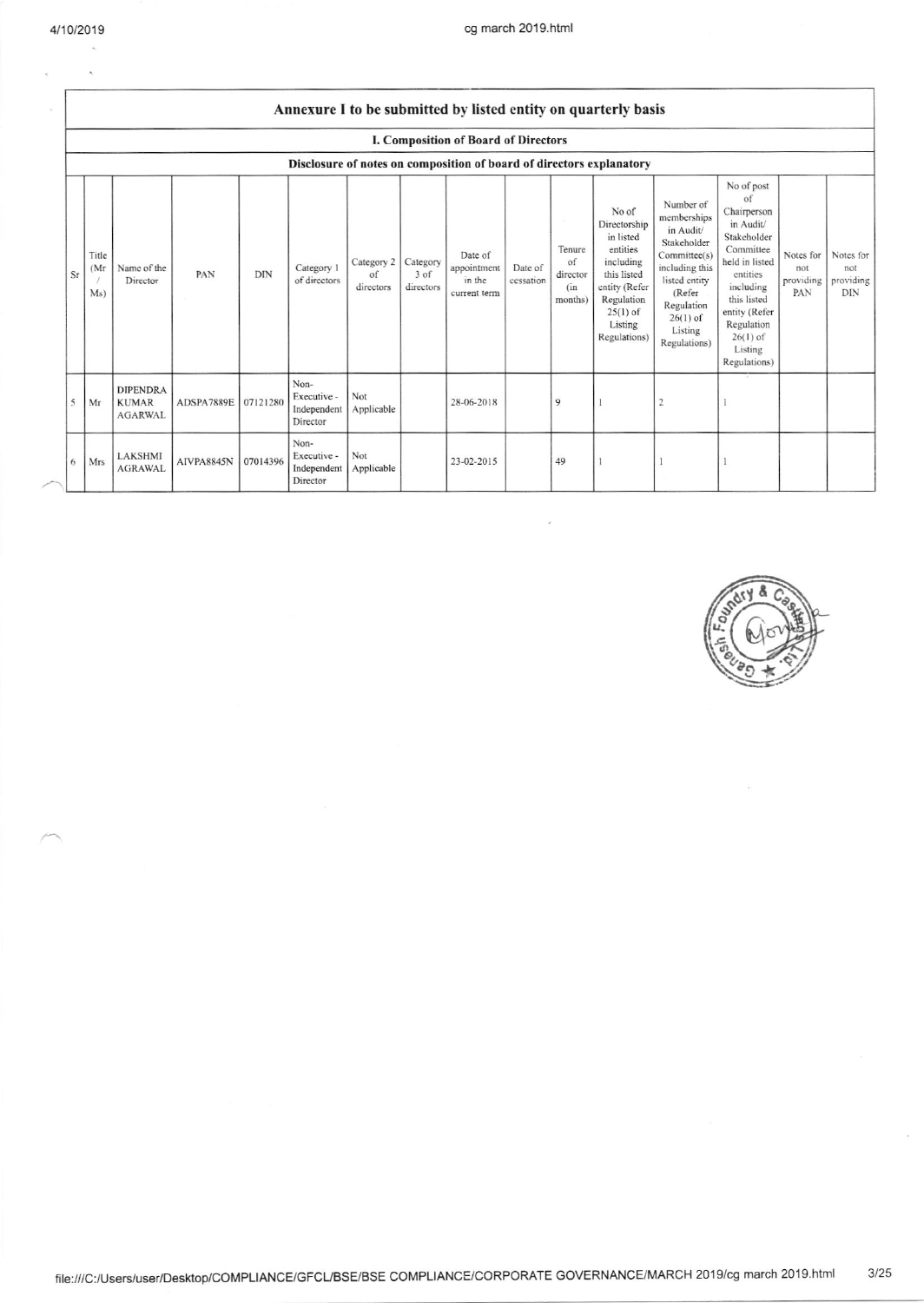$\overline{a}$ 

|                | <b>Audit Committee Details</b> |                                                       |                                                    |                            |                        |                      |         |
|----------------|--------------------------------|-------------------------------------------------------|----------------------------------------------------|----------------------------|------------------------|----------------------|---------|
|                |                                | Whether the Audit Committee has a Regular Chairperson | Yes                                                |                            |                        |                      |         |
| Sr             | <b>DIN</b><br>Number           | Name of Committee<br>members                          | Category 1 of directors                            | Category 2 of<br>directors | Date of<br>Appointment | Date of<br>Cessation | Remarks |
|                | 07121280                       | DIPENDRA KUMAR<br>AGARWAL                             | Non-Executive - Independent<br>Director            | Chairperson                | 28-06-2018             |                      |         |
| $\overline{c}$ | 07074299                       | <b>ASHOK KUMAR</b><br>YADAV                           | Non-Executive - Independent<br>Director            | Member                     | 23-02-2015             |                      |         |
| 3              | 01066593                       | <b>SHYAM SUNDER</b><br><b>BAJORIA</b>                 | Non-Executive - Non<br><b>Independent Director</b> | Member                     | 26-12-2006             |                      |         |



file:///C:/Users/user/Desktop/COMPLIANCE/GFCL/BSE/BSE COMPLIANCE/CORPORATE GOVERNANCE/MARCH 2019/cg march 2019.html  $4/25$